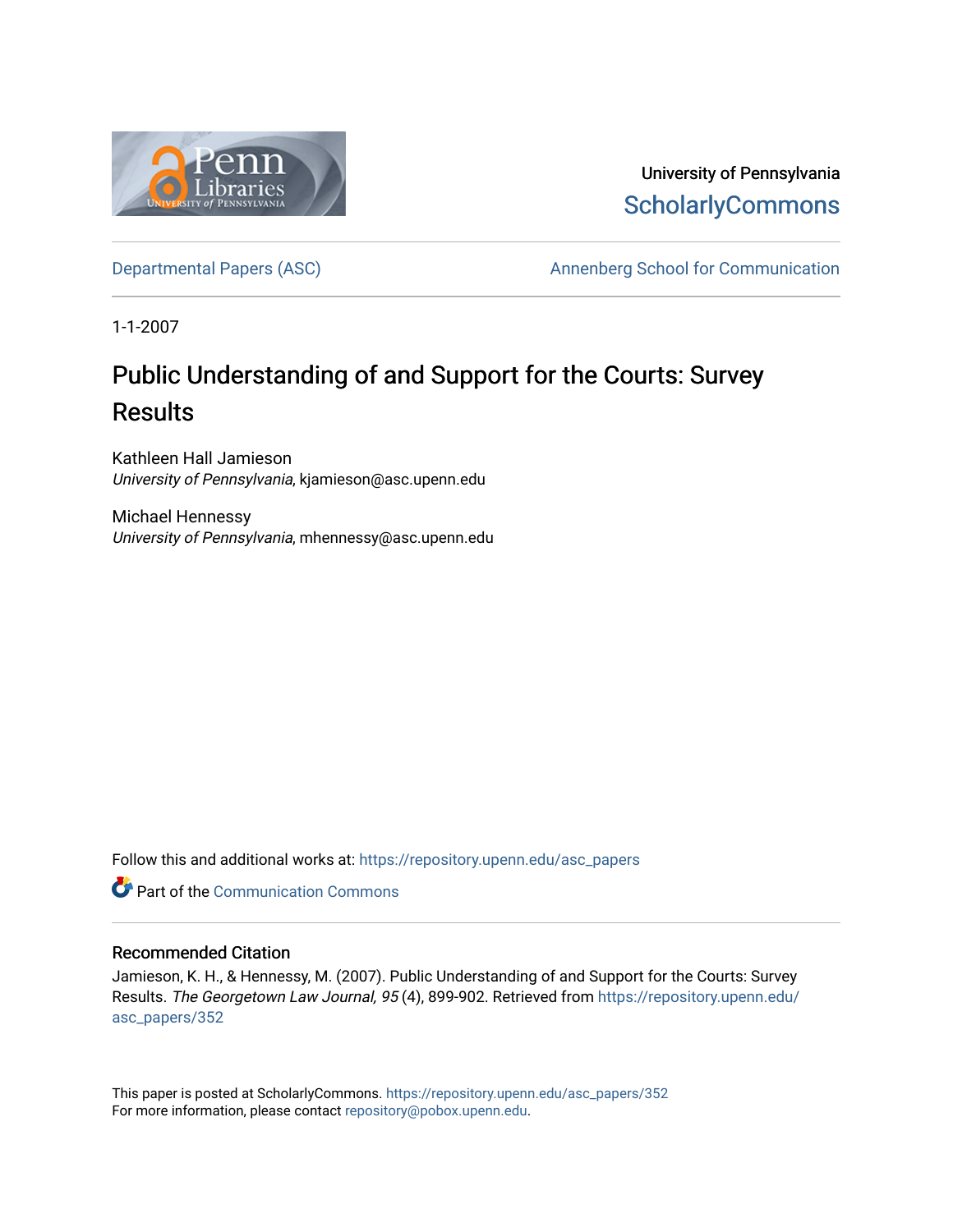# Public Understanding of and Support for the Courts: Survey Results

# **Abstract**

Using data from two nationally representative surveys, we examined public knowledge about the Constitution and courts: the impact of court exposure and news sources on perceptions of the courts, trust in the courts, perceptions of bias in the courts, and willingness to curb the power or influence of the courts. The surveys were conducted in the summers of 2005 and 2006 by Princeton Survey Research Associates International for the Annenberg Public Policy Center of the University of Pennsylvania. Each has a margin of error of plus or minus three percent (details can be found in the Appendix). Unless otherwise indicated, the reported results are drawn from the 2006 survey.

# **Disciplines**

Communication | Social and Behavioral Sciences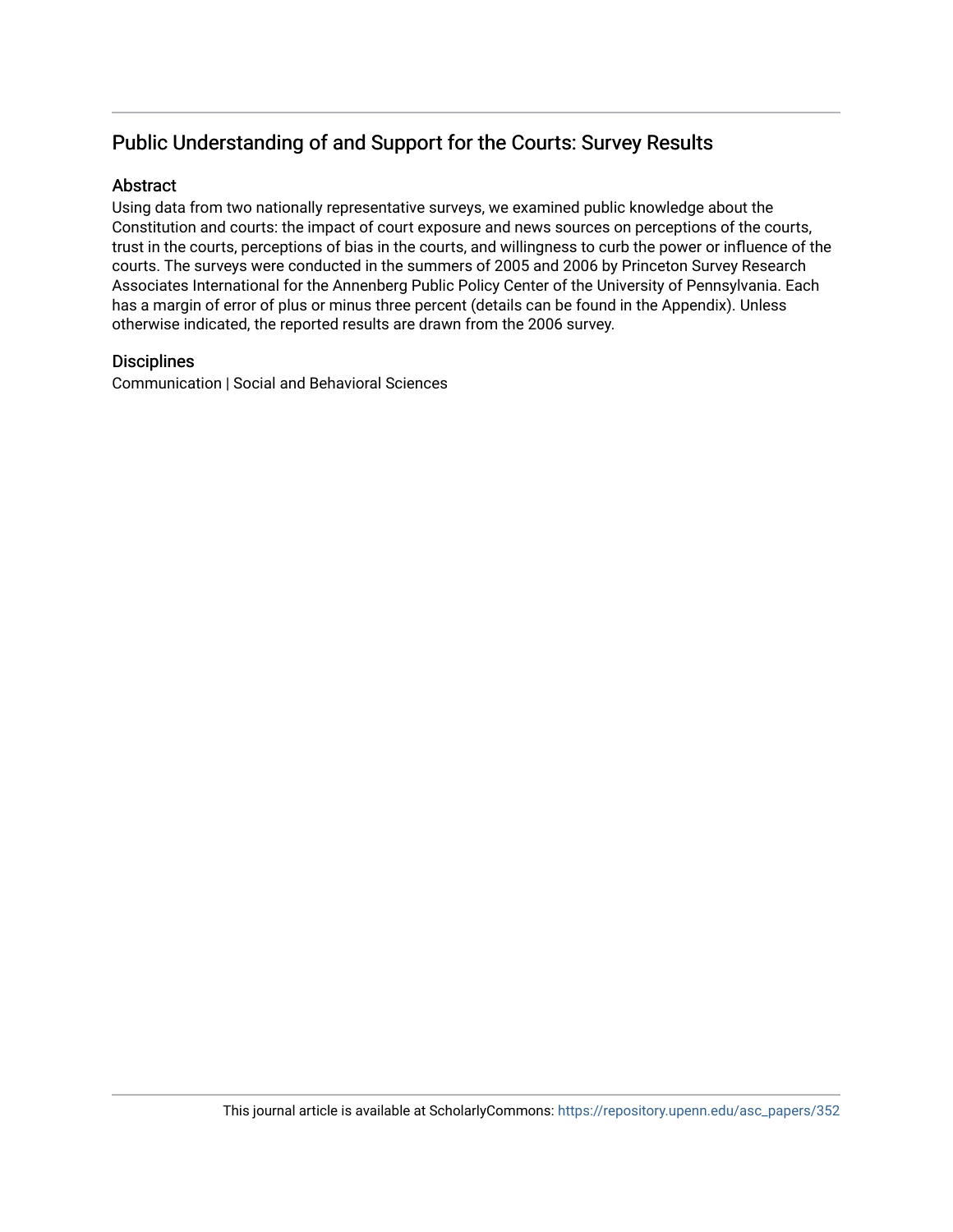# **Public Understanding of and Support for the Courts: Survey Results**

KATHLEEN HALL JAMIESON AND MICHAEL HENNESSY\*

#### **INTRODUCTION**

Using data from two nationally representative surveys, we examined public knowledge about the Constitution and courts: the impact of court exposure and news sources on perceptions of the courts, trust in the courts, perceptions of bias in the courts, and willingness to curb the power or influence of the courts. The surveys were conducted in the summers of 2005 and 2006 by Princeton Survey Research Associates International for the Annenberg Public Policy Center of the University of Pennsylvania. Each has a margin of error of plus or minus three percent (details can be found in the Appendix). Unless otherwise indicated, the reported results are drawn from the 2006 survey.

We found that public knowledge about both the Constitution and the courts is low. At the same time, Americans consistently rank the Supreme Court as the most trusted branch of government and hold a similar level of trust in state courts. But many also believe that the nation's courts favor the wealthy and politically connected, that judges are motivated by political and personal biases, and that they are influenced by campaign fundraising. While public trust in the courts in the U.S. remains high, public doubts that the courts are actually impartial, public concern about the role of money in the election of state judges, and public ignorance about basic constitutional functions served by the Supreme Court are worrisome because they contribute to perceptions that courts are too powerful, a disposition to permit a president to defy the Supreme Court under some circumstances, and a willingness to impeach judges for unpopular rulings. What follows are select results from the survey that reflect these public opinions.

#### I. KNOWLEDGE

*Many Americans are ignorant of basic civics. When asked if they knew any of the three branches of government, two-thirds of Americans said yes; one-third could correctly name all three and one-third could not name any.*

- A. HOW KNOWLEDGEABLE IS THE AMERICAN PUBLIC ABOUT THE COURTS?
- 22% *believe the Supreme Court cannot declare an act of Congress unconstitutional. 23% does not know. 55% say the U.S. Supreme Court can declare an act of Congress unconstitutional* (2005 survey).

899

| Orig. Op.        | OPERATOR: | Session | PROOF: | PE's: | AA's: | <b>COMMENTS</b> | <b>ARTNO:</b> |
|------------------|-----------|---------|--------|-------|-------|-----------------|---------------|
| 1st DCT-srs. 2nd | mcquinne  | 6       |        |       |       |                 | 2449          |

<sup>\*</sup> Kathleen Hall Jamieson is a Professor at the Annenberg School for Communication, University of Pennsylvania, and Director, Annenberg Public Policy Center; Michael Hennessy is a senior analyst at the Annenberg Public Policy Center. © 2007, Kathleen Hall Jamieson and Michael Hennessy.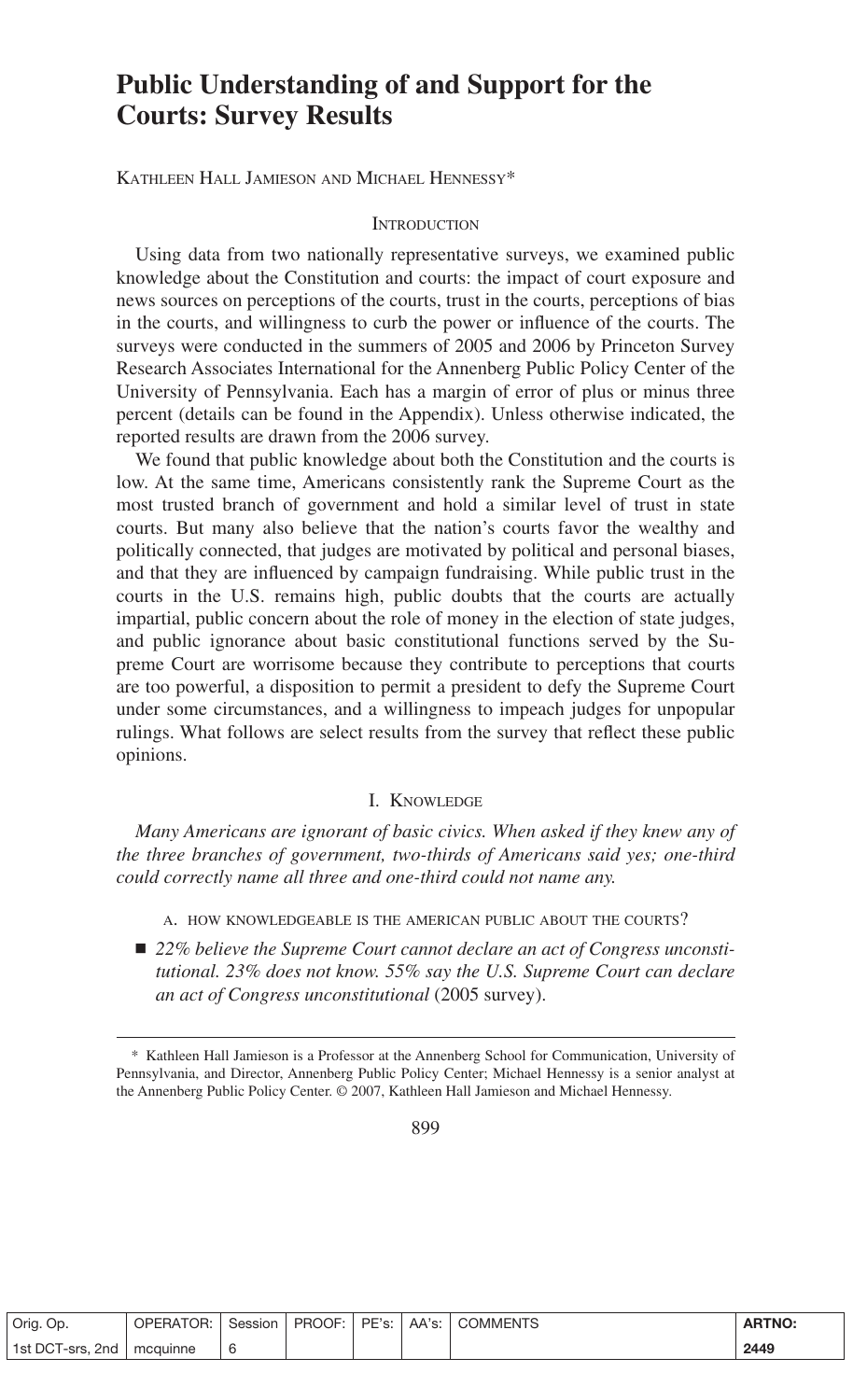- ! *35% think that it was the intention of the founding fathers to have each branch hold a lot of power but the President have the final say; 57% say the founders intended that the President, Congress, and the Supreme Court have different but equal powers* (2005 survey).
- ! *Less than half of Americans (47%) believe that a 5-4 decision by the Supreme Court carries the same legal weight as a 9-0 ruling (when the court divides so closely, roughly one in four Americans (23%) believe the decision is referred to Congress for resolution; 16% thinks it needs to be sent back to the lower courts)* (2005 survey).
- ! *53% of the public say that Supreme Court Justices usually give written reasons for their decisions, while nearly as many (47%) say the Justices do not usually give written reasons (18%) or they don't know (29%).*

# II. TRUST

- ! *Americans consistently rank the Supreme Court as the most trusted branch of government. 64% of the public say it trusts the Supreme Court a great deal or a fair amount (a decline from 75% in 2005).*
- *75%* agree or *strongly* agree *that the Supreme Court can usually be trusted to make decisions that are right for the country as a whole* (2005 survey).
- *Trust in state courts is virtually the same* (62%).
- *Trust increases* with *education* and *decreases* with *age; there is no statisti cally significant difference by gender.*

#### III. PERCEPTIONS OF THE JUDICIARY

#### A. PERCEPTION OF IDEOLOGICAL BIAS

- ! *Roughly six in 10 Americans (62%) say the courts in their state are legislating from the bench rather than interpreting the law* (2005 survey).
- ! *75% say a judge's ruling is influenced by his or her politics to a great or moderate extent. Only 29% say it is very or somewhat appropriate for a judge's ruling to be influenced by his or her political views*.

#### B. PERCEPTION OF CLASS BIAS

■ 62% *of the public say that courts favor the wealthy or those with political influence* (2005).

## C. PERCEPTION OF THE INFLUENCE OF MONEY/SELF INTEREST

- ! *75% of the public say that a judge's desire to be promoted to a higher court would affect a judge's ruling.*
- ! *67% think that fear of not being reappointed or reelected would affect a judge's ruling.*
- ! *70% think raising money for their election affects a judge's rulings to a moderate or great extent.*

| Orig. Op.        | OPERATOR: | Session | PROOF: | PE's: | AA's: I | <b>COMMENTS</b> | <b>ARTNO:</b> |
|------------------|-----------|---------|--------|-------|---------|-----------------|---------------|
| 1st DCT-srs, 2nd | mcauinne  | 6       |        |       |         |                 | 2449          |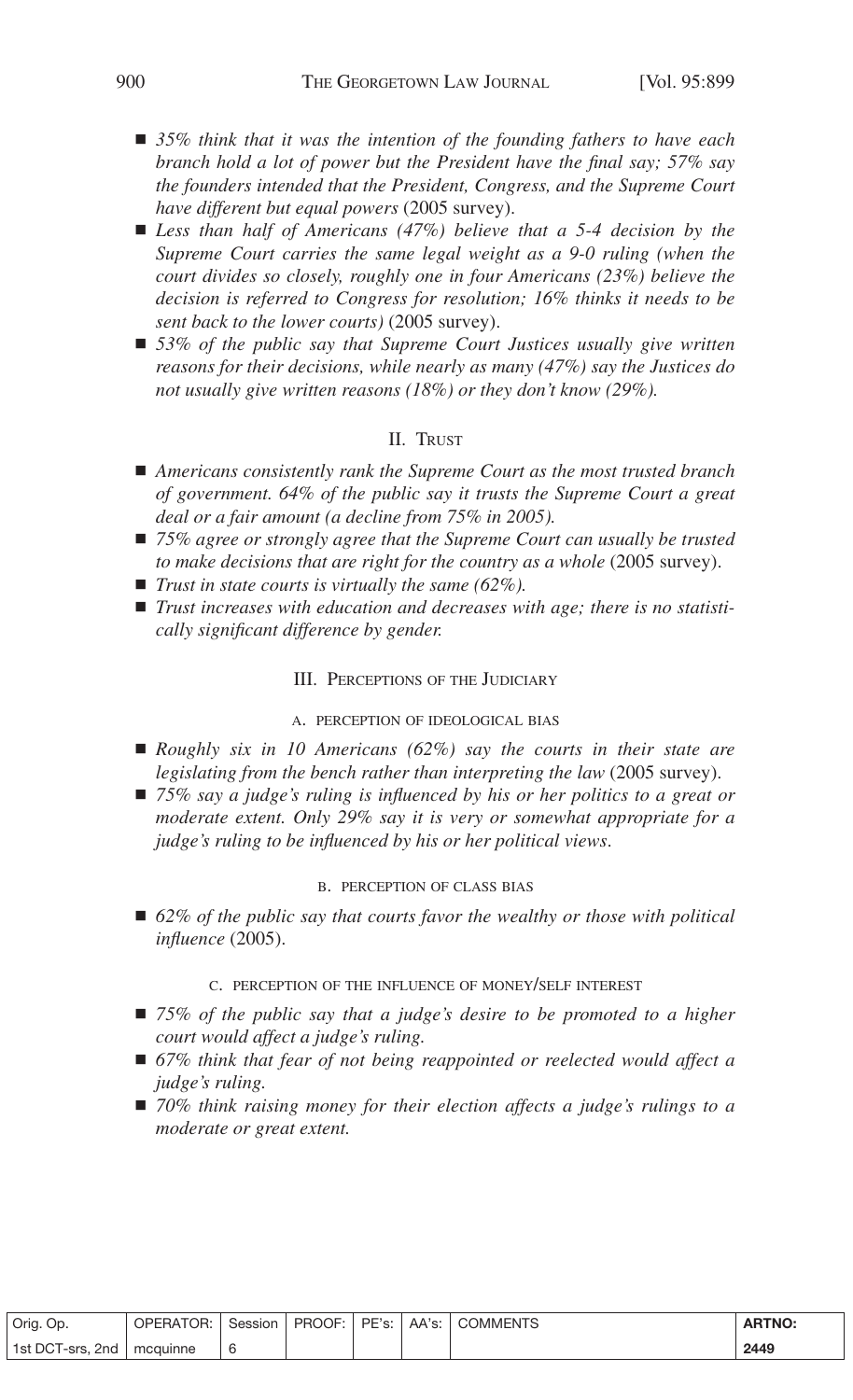- D. PERCEPTIONS THAT CALL JUDICIAL INDEPENDENCE AND PREROGATIVES INTO QUESTION
- *Only* 53–58% *say the President must follow a Supreme Court ruling.*
- ! *Over one-third (38%) of adults think it is okay for the President to ignore a Supreme Court ruling if the President believes the ruling will prevent him from protecting the country against terrorist attacks.*
- ! *Fifty-eight percent (58%) believes that if the President disagrees with a Supreme Court ruling, he should follow the Supreme Court's ruling rather than do what he thinks is in the country's best interest. A bare majority (53%) hold that a President must follow a Supreme Court ruling regardless of circumstances and even if he believes that the ruling will prevent him from protecting the country from terrorist attack.*
- *Seventy-five percent* (75%) of the public disagree or strongly disagree that, *"If the Supreme Court started making a lot of rulings that most Americans disagreed with, it might be better to do away with the Court altogether." 21% agree or strongly agree* (2005 survey).
- ! *Nearly half (48%) say it is essential or very important to be able to impeach or remove a judge from office if the judge makes an unpopular ruling.*
- ! *Twenty-eight percent (28%) of the respondents believe that the Supreme Court "has too much power" and this belief is echoed at the state level as well, where 23% of the respondents feel the same way about the courts in their state of residence.*

## E. EDUCATION

! *Education is a predictor of perceptions. Forty percent (40%) of college graduates regard the Supreme Court's decisions as fair and objective. Among those with less education, only 30 percent say the Court's decisions are fair and objective* (2005 survey).

## F. EXPOSURE DOES NOT IMPROVE PERCEPTION

We would expect that actual experience in court would improve perceptions of the fairness of the judicial process. The opposite seems to be the case. Americans who have a high level of court experience (43%)—either as a result of jury service within the past five years or of having a family member in court in the past five years—are more likely than those with no (32%) or slight exposure (31%) to say they strongly agree that the courts favor the wealthy or the connected. At the same time, of those Americans who say they have had a high level of exposure to the court system—through jury service or a family member with a matter before the courts in the past five years—41% believe political views influence a judge's ruling.

# IV. WHY DOES ANY OF THIS MATTER?

Multivariate statistical methods can show how attitudes about how courts

| Orig. Op.        | <b>OPERATOR:</b> | Session | PROOF: | PE's: | AA's: | <b>COMMENTS</b> | <b>ARTNO:</b> |
|------------------|------------------|---------|--------|-------|-------|-----------------|---------------|
| 1st DCT-srs. 2nd | mcquinne         | L       |        |       |       |                 | 2449          |